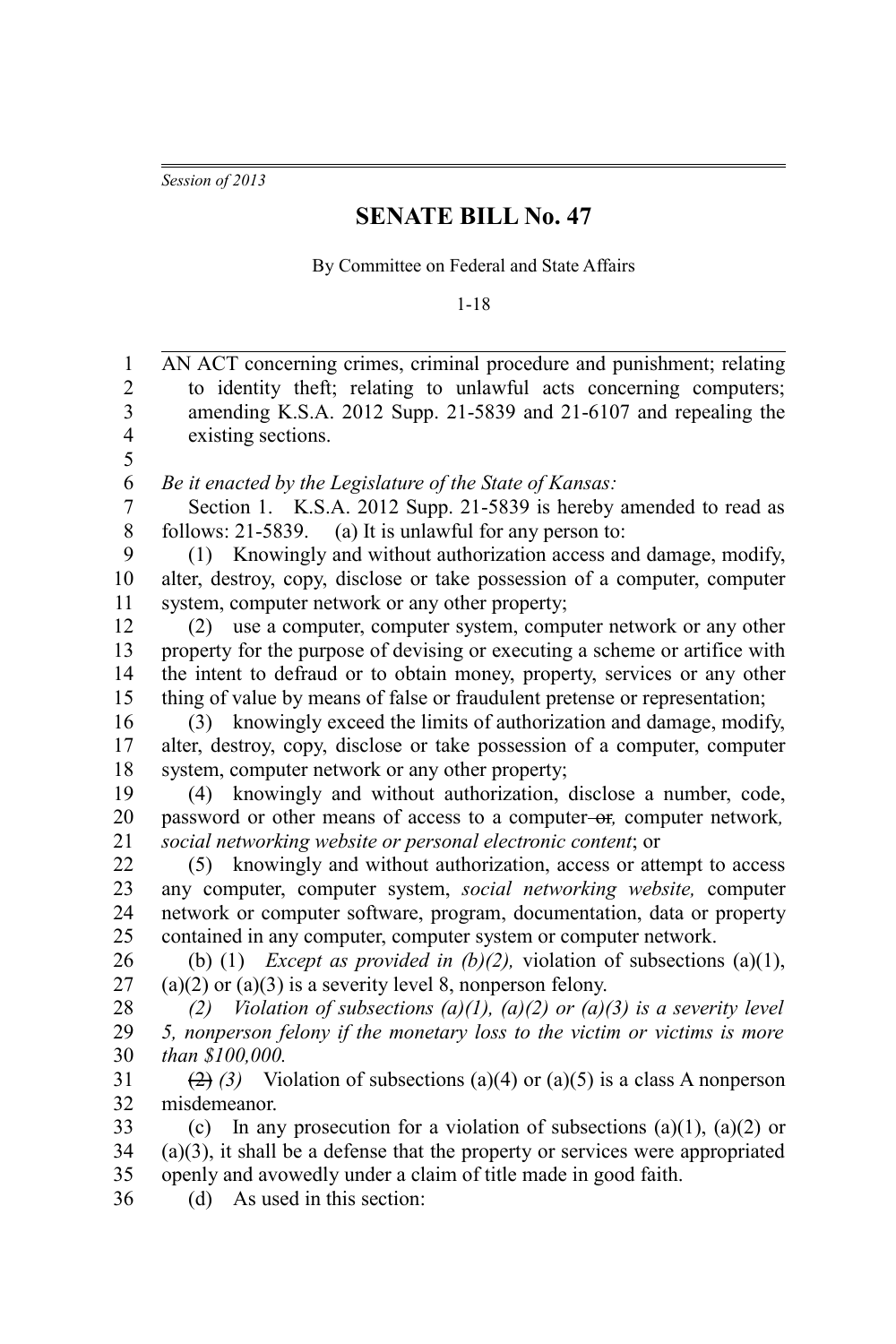(1) "Access" means to instruct, communicate with, store data in, retrieve data from or otherwise make use of any resources of a computer, computer system or computer network; 1 2 3

(2) "computer" means an electronic device which performs work using programmed instruction and which has one or more of the capabilities of storage, logic, arithmetic or communication and includes all input, output, processing, storage, software or communication facilities which are connected or related to such a device in a system or network; 4 5 6 7 8

(3) "computer network" means the interconnection of communication lines, including microwave or other means of electronic communication, with a computer through remote terminals, or a complex consisting of two or more interconnected computers;  $\mathbf{Q}$ 10 11 12

(4) "computer program" means a series of instructions or statements in a form acceptable to a computer which permits the functioning of a computer system in a manner designed to provide appropriate products from such computer system; 13 14 15 16

(5) "computer software" means computer programs, procedures and associated documentation concerned with the operation of a computer system; 17 18 19

(6) "computer system" means a set of related computer equipment or devices and computer software which may be connected or unconnected; 20 21

(7) "financial instrument" means any check, draft, money order, certificate of deposit, letter of credit, bill of exchange, credit card, debit card or marketable security;  $22$ 23 24

*(8) "personal electronic content" means the electronically stored content of an individual including, but not limited to, pictures, videos, emails and other data files;* 25 26 27

(8) *(9)* "property" includes, but is not limited to, financial instruments, information, electronically produced or stored data, supporting documentation and computer software in either machine or human readable form; 28 29 30 31

(9) *(10)* "services" includes, but is not limited to, computer time, data processing and storage functions and other uses of a computer, computer system or computer network to perform useful work; and 32 33 34

*(11) "social networking website" means a privacy-protected internet website which allows individuals to construct a public or semi-public profile within a bounded system created by the service, create a list of other users with whom the individual shares a connection within the system and view and navigate the list of users with whom the individual shares a connection and those lists of users made by others within the system; and* 35 36 37 38 39 40 41

(10) *(12)* "supporting documentation" includes, but is not limited to, all documentation used in the construction, classification, implementation, 42 43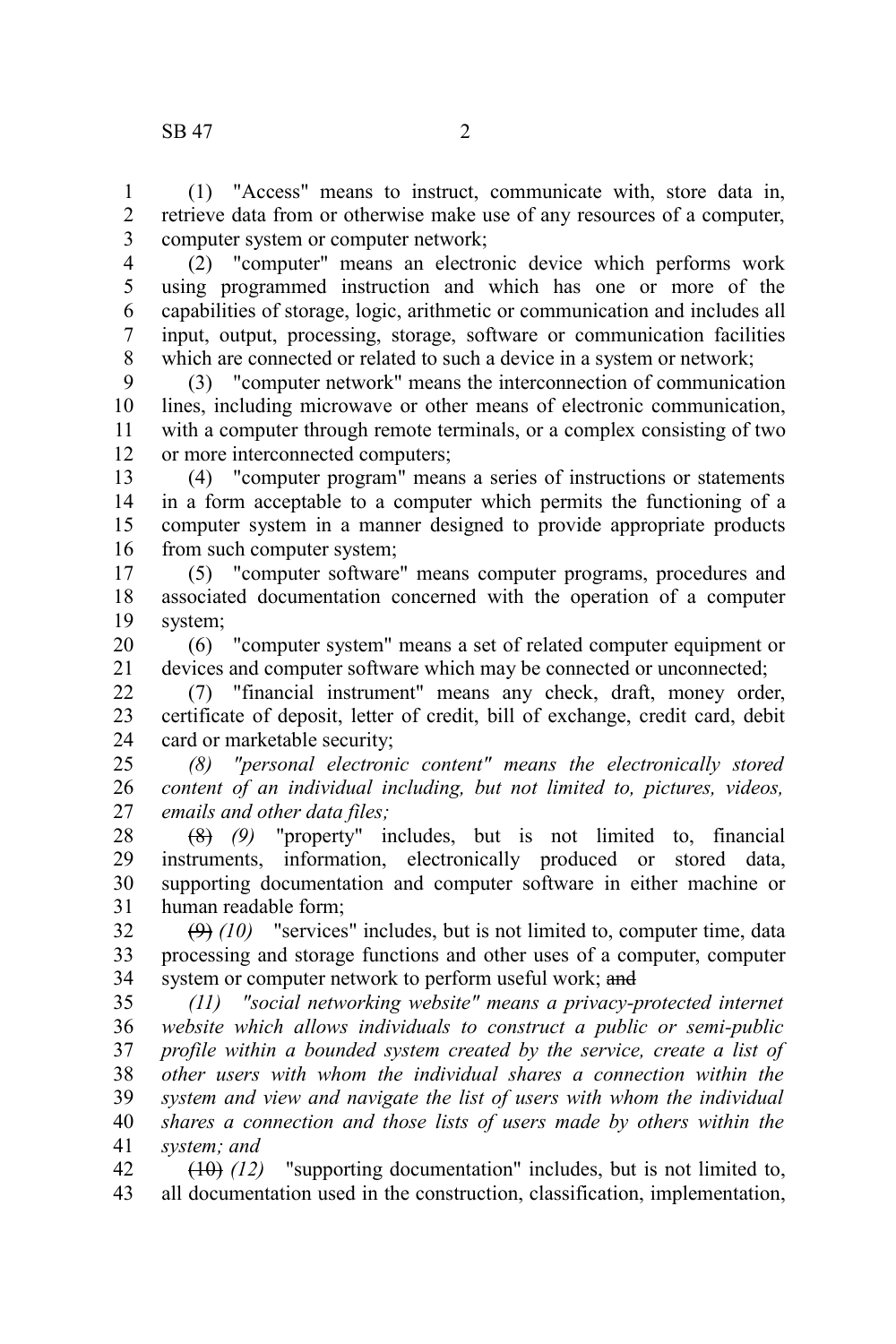use or modification of computer software, computer programs or data. 1

Sec. 2. K.S.A. 2012 Supp. 21-6107 is hereby amended to read as follows: 21-6107. (a) Identity theft is obtaining, possessing, transferring, using, selling or purchasing any personal identifying information, or document containing the same, belonging to or issued to another person, with the intent to*:* 2 3 4 5 6

*(1)* Defraud that person, or anyone else, in order to receive any benefit*; or* 7 8

*(2) misrepresent that person in order to subject that person to economic or bodily harm*. 9 10

11

(b) Identity fraud is:

(1) Using or supplying information the person knows to be false in order to obtain a document containing any personal identifying information; or 12 13 14

(2) altering, amending, counterfeiting, making, manufacturing or otherwise replicating any document containing personal identifying information with the intent to deceive; 15 16 17 18

 $(c)$  (1) Identity the ft is a:

(A) Severity level 8, nonperson felony, except as provided in subsection  $(c)(1)(B)$ ; and 19 20

(B) severity level 5, nonperson felony if the monetary loss to the victim or victims is more than \$100,000. 21  $22$ 

23

28

(2) Identity fraud is a severity level 8, nonperson felony.

(d) It is not a defense that the person did not know that such personal identifying information belongs to another person, or that the person to whom such personal identifying information belongs or was issued is deceased. 24 25 26 27

(e) As used in this section*:*

*(1) "Personal electronic content" means the electronically stored content of an individual including, but not limited to, pictures, videos, emails and other data files;* 29 30 31

*(2)* "personal identifying information" includes, but is not limited to, the following: 32 33

(1) *(A)* Name; 34

 $(2)$  *(B)* birth date; 35

- (3) *(C)* address; 36
- (4) *(D)* telephone number; 37

(5) *(E)* driver's license number or card or nondriver's identification number or card; 38 39

(6) *(F)* social security number or card; 40

(7) *(G)* place of employment; 41

(8) *(H)* employee identification numbers or other personal identification numbers or cards; 42 43